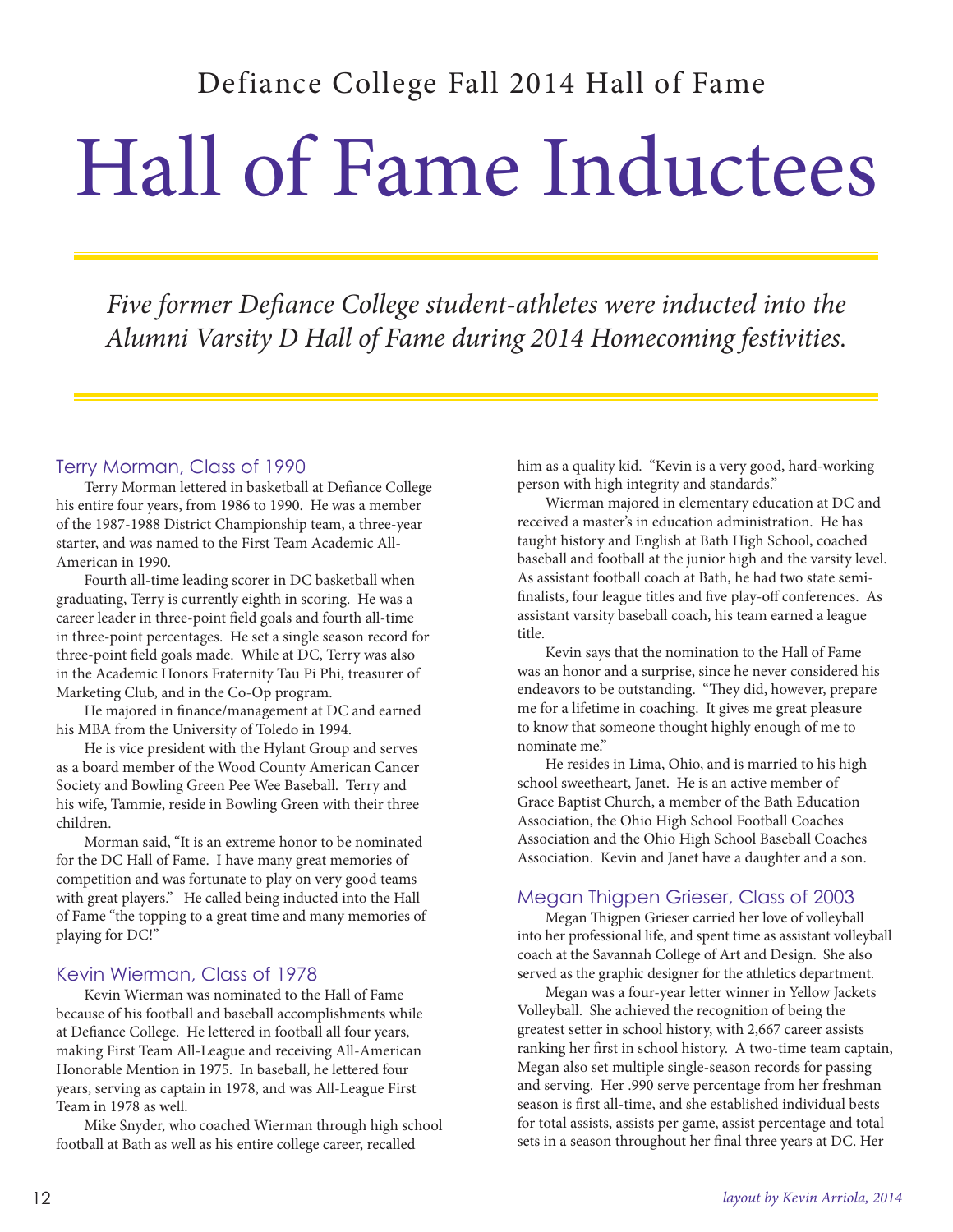

AVD president Mike Snyder (far left) with Hall of Fame inductees Kevin Wierman, Charles Nofziger, Ernesto Vilar, Terry Morman, Megan Thigpen Grieser and President Gordon.

accomplishments earned her the Duane C. Hocking Female Athlete of the Year Award in 2003, All-Conference Second Team Honors in 2002 and honorable mention in 2001.

Megan majored in graphic design, earned a perfect 4.0 GPA, and graduated as valedictorian for the Class of 2003. She was on the Student Athletic Advisory Committee for three years and helped with Big Brother/Big Sister summer camps along with working at the McMaster Center gym and also off-campus.

She is married to DC alum Eric Grieser '04, and they reside in Charlotte, N.C.

"My time at DC was so meaningful in so many ways that being considered for this award touches deep in my heart," Megan says.

#### Charles Nafziger, Class of 1973

Charles Nafziger made his mark playing guard on the Yellow Jacket basketball court, in what one sports writer summarized as a brilliant career. He lettered four years and served as captain one season. In 1973, he was named Male Athlete of the Year, All-Conference First Team, Most Valuable Player in the Wooster Classic, NAIA National Tournament, Kansas City, and in the Ohio-Indiana All-Star Game. His 1,472 career points were the second highest at that time, and his four-year record finished at 85-23.

Calling this a humbling experience, Charles says, "Much

of my success at DC and since can be attributed to being surrounded by quality people with a common goal. When I think of the group of people who have been inducted in the past, I am not sure I deserve to be honored in this way. To be associated with DC has brought great pleasure throughout the years."

Nafziger graduated with a degree in math and has spent his career as a high school math teacher at Pettisville High School, where he coached basketball from 1980 to 2000. He has also served on the Alumni Varsity D board. He and his wife, Laura, reside in Archbold and have two daughters and five grandchildren.

#### Ernesto Vilar, Class of 1979

Ernesto Vilar, class of 1979, was inducted into the DC Hall of Fame because of his outstanding prowess on the gridiron. His honors include lettering in football three years, being named All-League three years, All-District three years and All-American Honorable Mention.

Ernie came to DC from Miami and remembers the Midwestern hospitality he was shown by so many: Coach Mike Snyder, Randy Buchman, Dr. Luchies, Gerry Mallott, Bev Harrington and then-President Marvin Ludwig. As Ernie put it, "I became part of many extended families."

The football program at DC was exciting and fun for